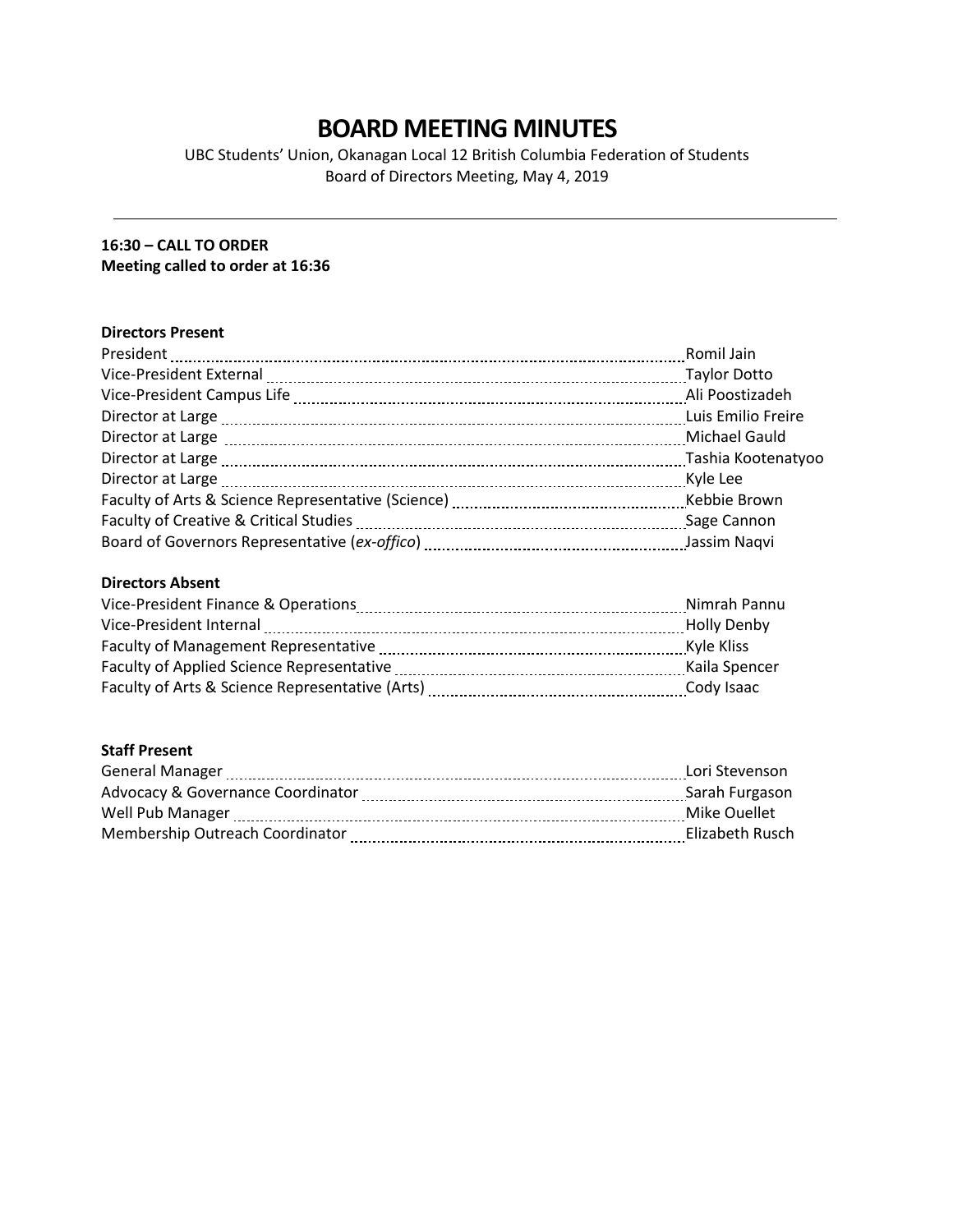#### **1. ACKNOWLEDGEMENT OF TERRITORY**

We would like to acknowledge that we are on the traditional, ancestral territory of the Okanagan Nation. We would like to recognize that learning happened in this place long before this institution was established. It's important that we understand that we are very privileged to be living, working, and learning in these territories that are not our own.

## **2. ADOPTION OF AGENDA AND REVIEW OF MEMBERSHIP**

## **19/05/04.01 MOTION**

Poositzadeh/Kootenayoo Be it resolved that the agenda be adopted. **CARRIED**

# **19/05/04.02 MOTION**

*Motion struck at the Board of Directors meeting on May 30, 2019.* 

# **19/05/04.03 MOTION**

Dotto/Poostizadeh Be it resolved that a leave of absence be approved for Kebbie Brown from May 6 to June 30, 2019. **CARRIED**

# **3. ADOPTION OF MINUTES FROM PREVIOUS MEETINGS**

#### **19/05/04.04 MOTION**

Gauld/Kootenayoo Be it resolved that minutes of the meeting held April 10, 2019 be adopted. **CARRIED**

#### **4. PRESENTATIONS**

#### **5. MONTHLY REPORTS**

Monthly reports were not presented at this meeting.

- **5.1 President**
- **5.2 VP Finance and Operations**
- **5.3 VP Internal**
- **5.4 VP External**
- **5.5 VP Services**
- **5.6 General Manager**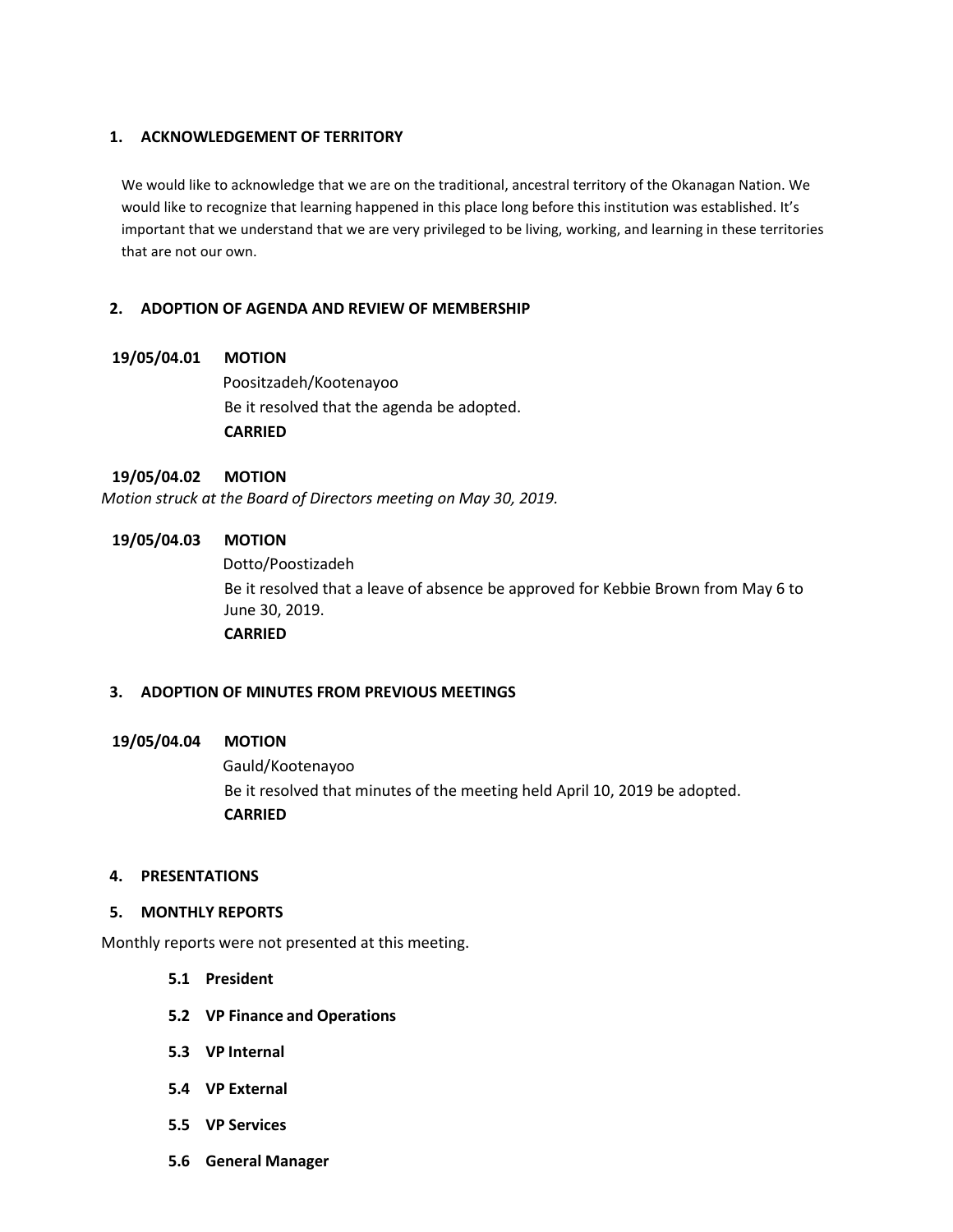#### **6. QUESTION PERIOD**

#### **7. COMMITTEE BUSINESS**

- **7.1 Executive Committee**
- **7.2 Policy Committee**
- **7.3 Finance Committee**
- **7.4 Campaigns Committee**
- **7.5 Campus Life Committee**

#### **8. REPORT ON UNIVERSITY RELATIONS**

- **8.1 Board of Governors**
- **8.2 Senate**
- **8.3 Other University Committees**

#### **9. OLD BUSINESS**

#### **10. NEW BUSINESS**

#### **10.1 Club Ratification**

#### **19/05/04.05 MOTION**

Denby/Gauld Be it resolved that the following clubs be ratified: Filipino Student Association UBCO Community Garden Club Tea Club UBCO Global Brigades **CARRIED**

#### **11. INFORMATION ITEMS**

#### **11.1 Discussion and Announcements**

#### **11.1.1 Board Meeting Dates and Agenda**

Lori requested best days and times for summer board meetings.

#### **11.1.2 Student Associations Regulation**

Stevenson requested that the board refer the Student Association Regulation to the Policy Committee.

## **11.1.3 Short Term Rental By-law Amendment**

Furgason presented on short-term rentals in Kelowna.